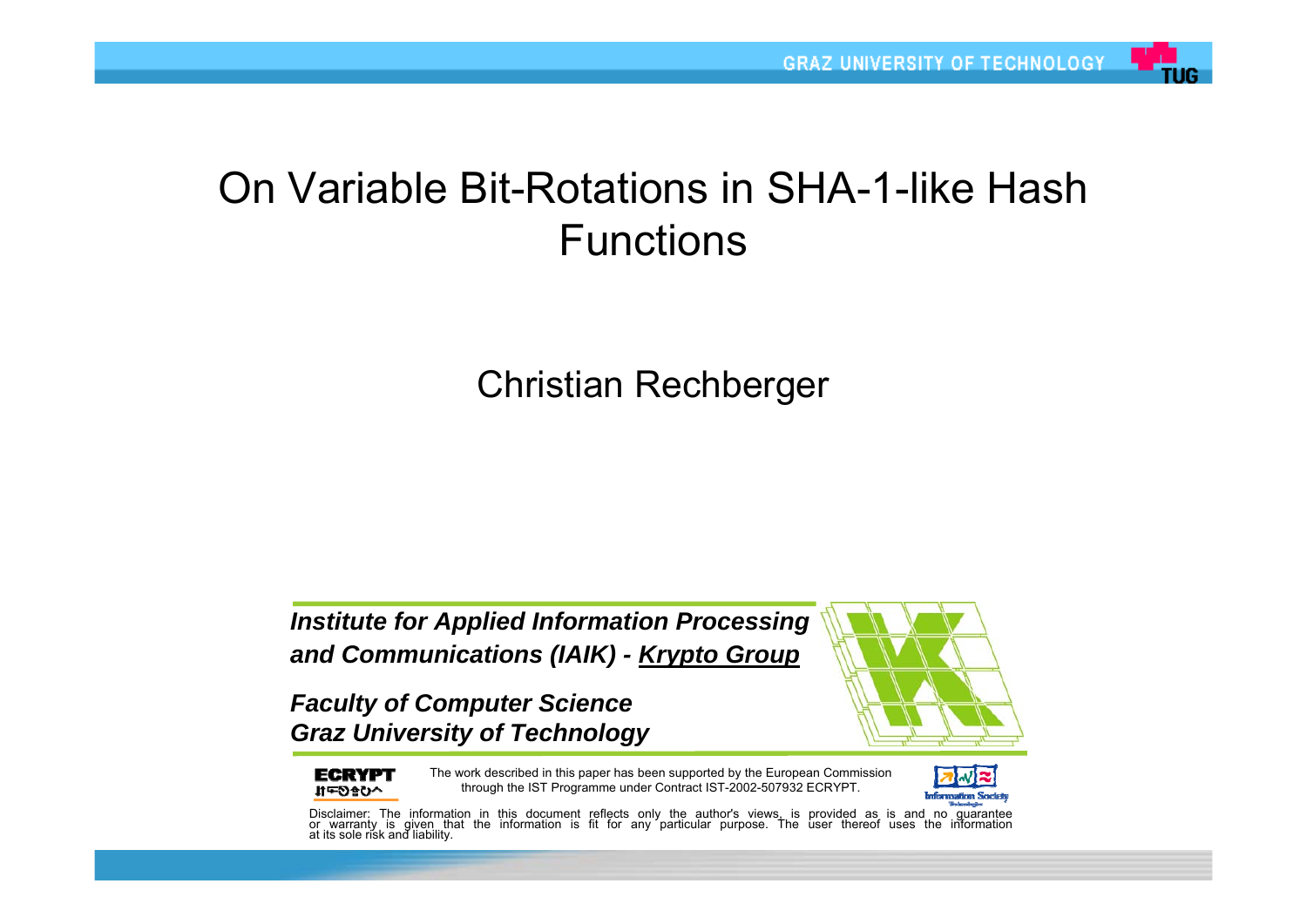

## **MAIN THEME**

## Why was SHA-1 designed the way it is?





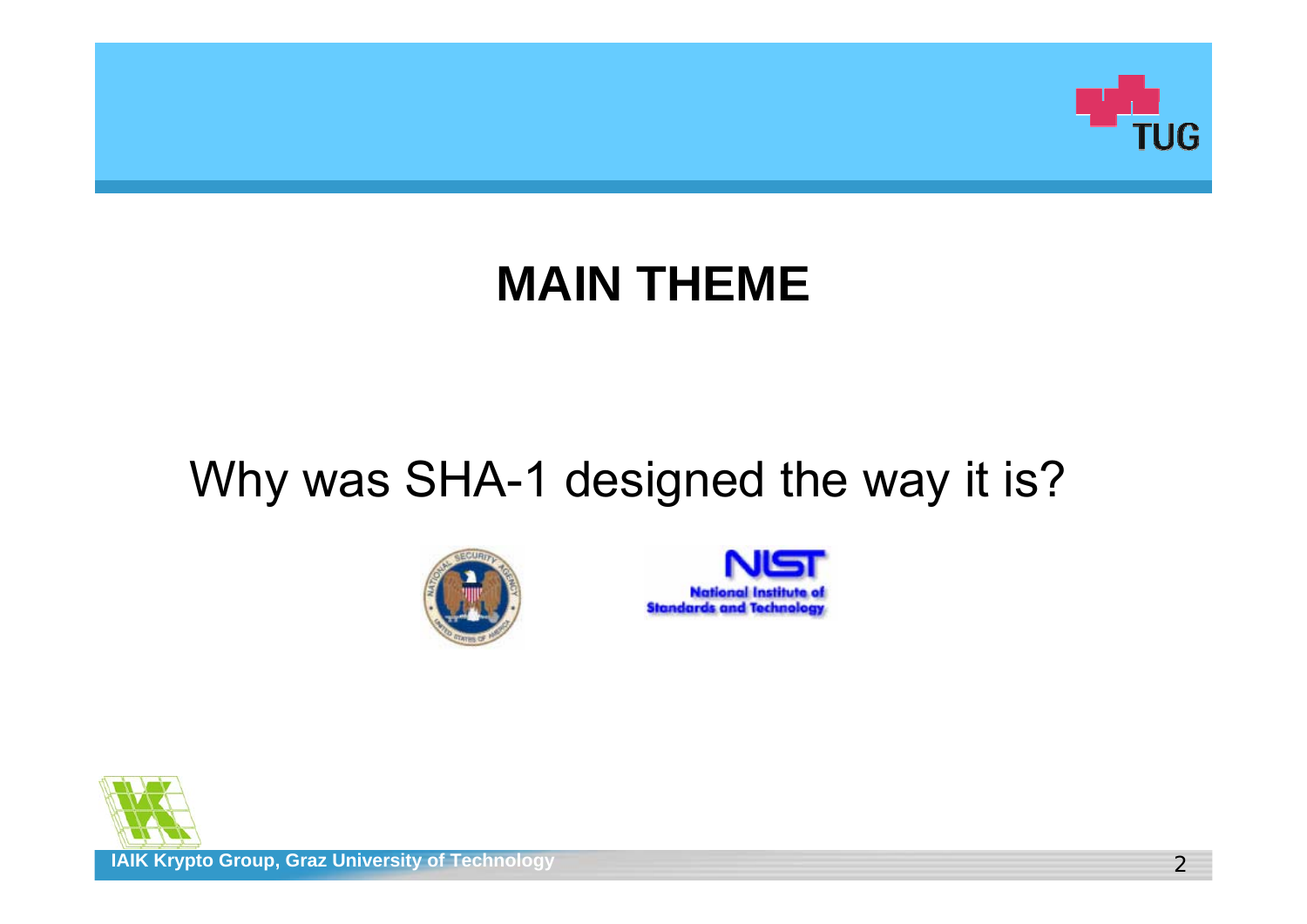

- Design history of SHA-1
- Review of basic design elements of SHA-1
	- Rotation in the Message Expansion
	- Recurrence-relation of the Message Expansion
	- Non-linear functions in the State Update
	- **Rotations in the State Update**
- Comparing variable and constant rotations
- Comparing constant rotations

# Conclusions

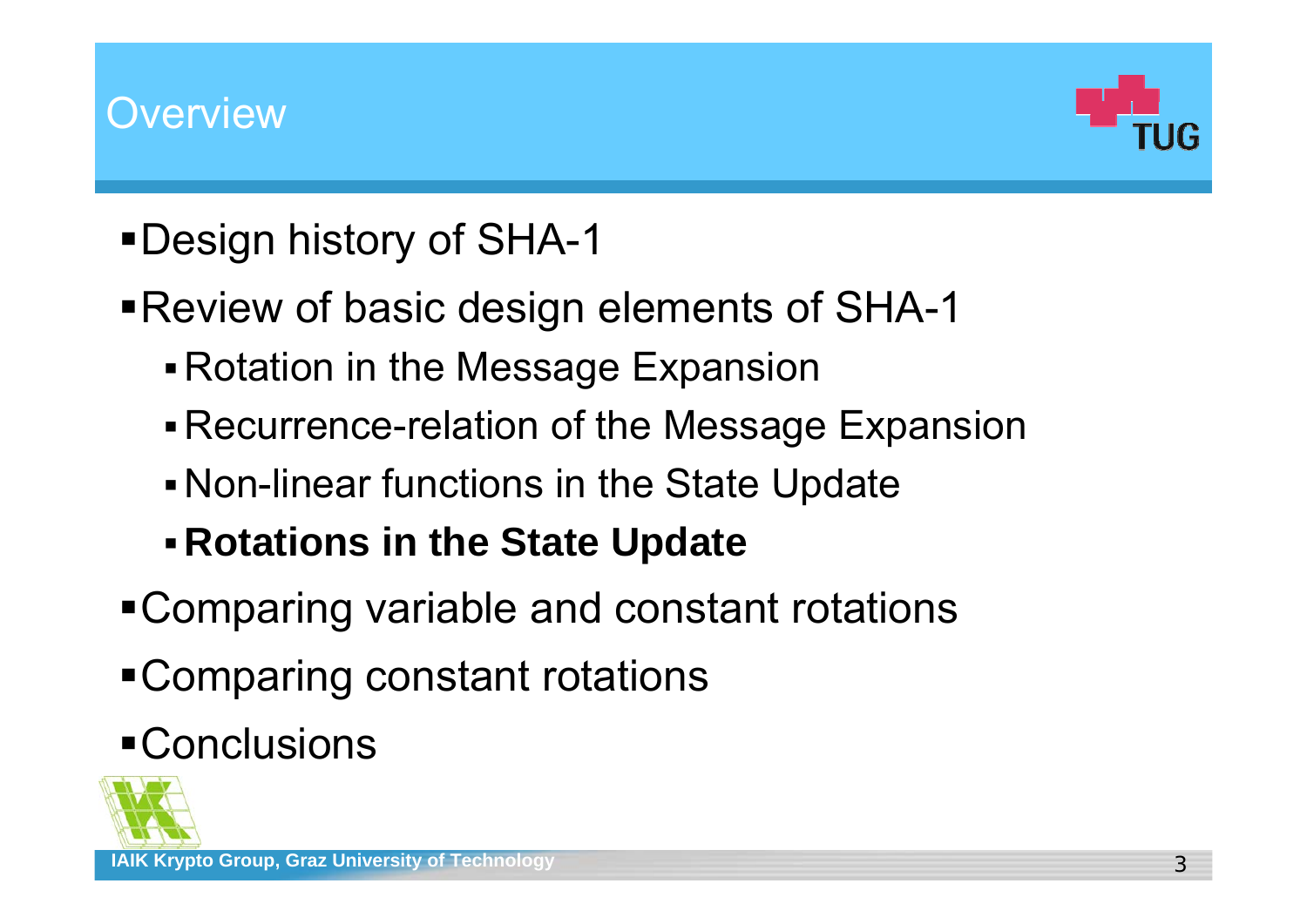

## Design history of SHA-1

- Review of basic design elements of SHA-1
	- Rotation in the Message Expansion
	- Recurrence-relation of the Message Expansion
	- Non-linear functions in the State Update
	- **Rotations in the State Update**
- Comparing variable and constant rotations
- Comparing constant rotations

# Conclusions

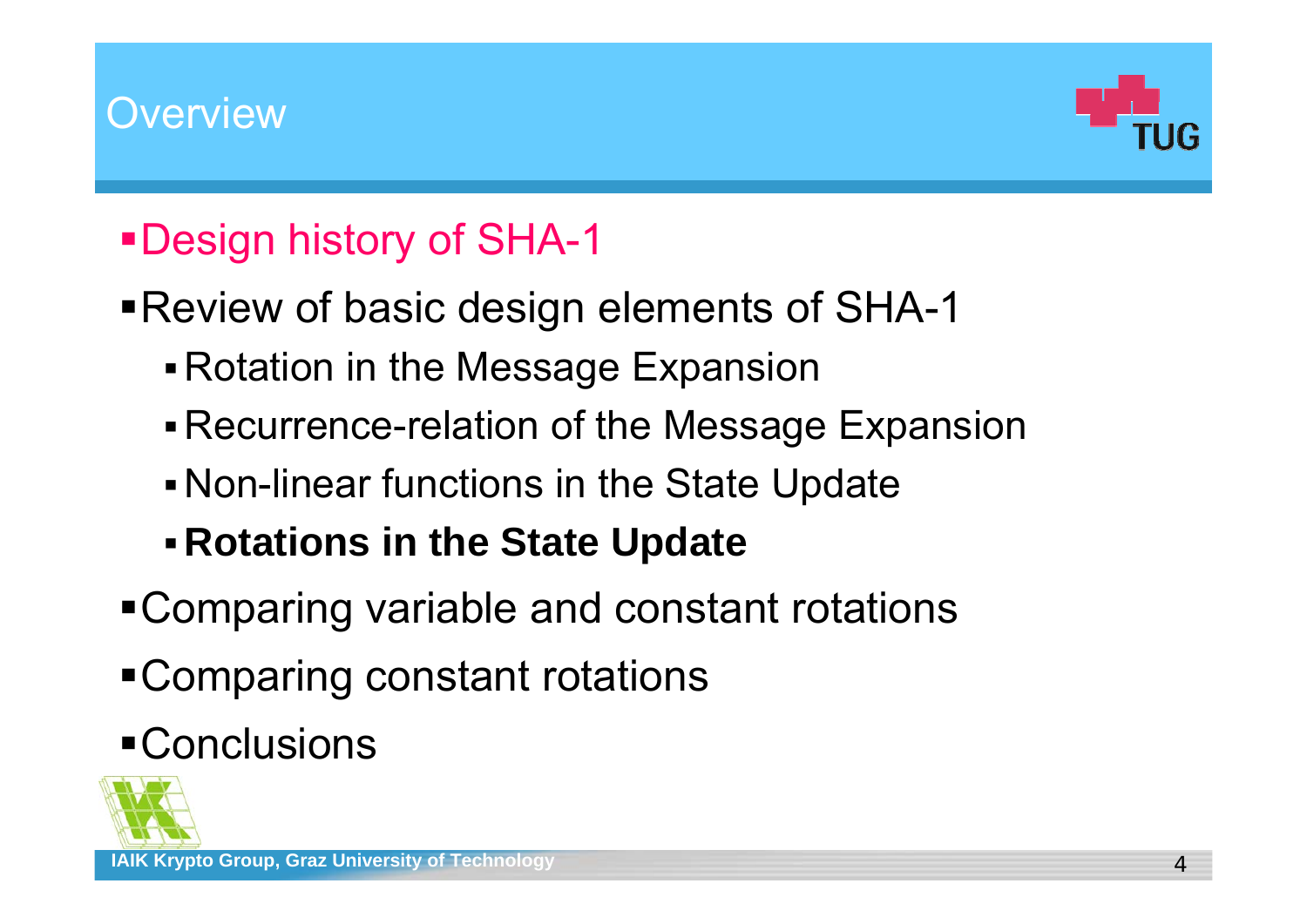### Outline of SHA-1





**IAIK Krypto Group, Graz University of Technology**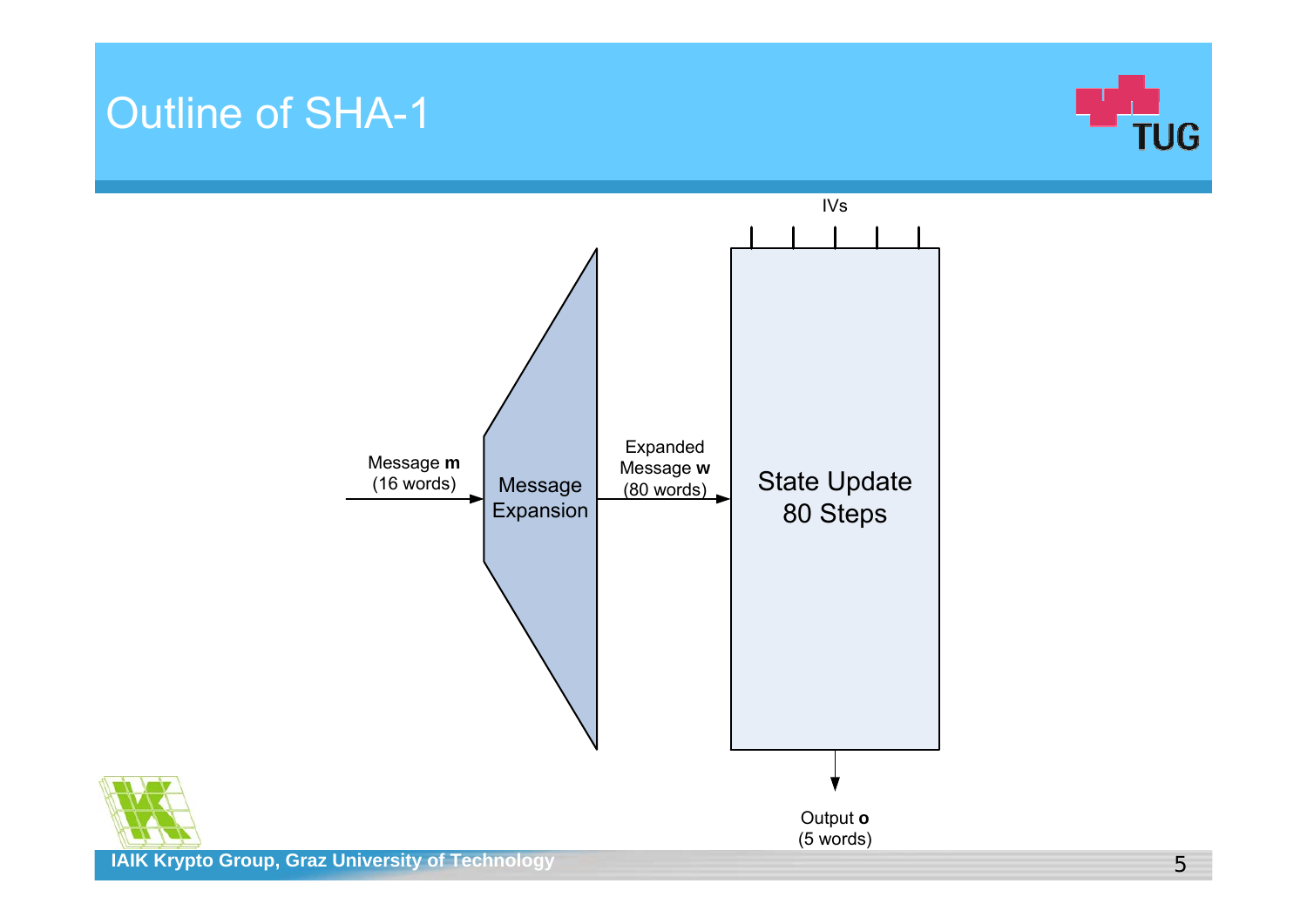## Design history of SHA-1



|                 |      | <b>Steps</b> | <b>#Chaining Variables</b> | <b>Message Expansion</b>         | <b>Rotations</b> |
|-----------------|------|--------------|----------------------------|----------------------------------|------------------|
| MD4             | 1990 | 48           | 4                          | Permutation                      | variable         |
| MD <sub>5</sub> | 1991 | 64           | 4                          | Permutation                      | variable         |
| <b>SHA-0</b>    | 1992 | 80           | 5                          | Recurrence                       | const            |
| SHA-1           | 1994 | 80           | 5                          | <b>Recurrence + Bit-Rotation</b> | const            |
|                 |      |              |                            |                                  |                  |

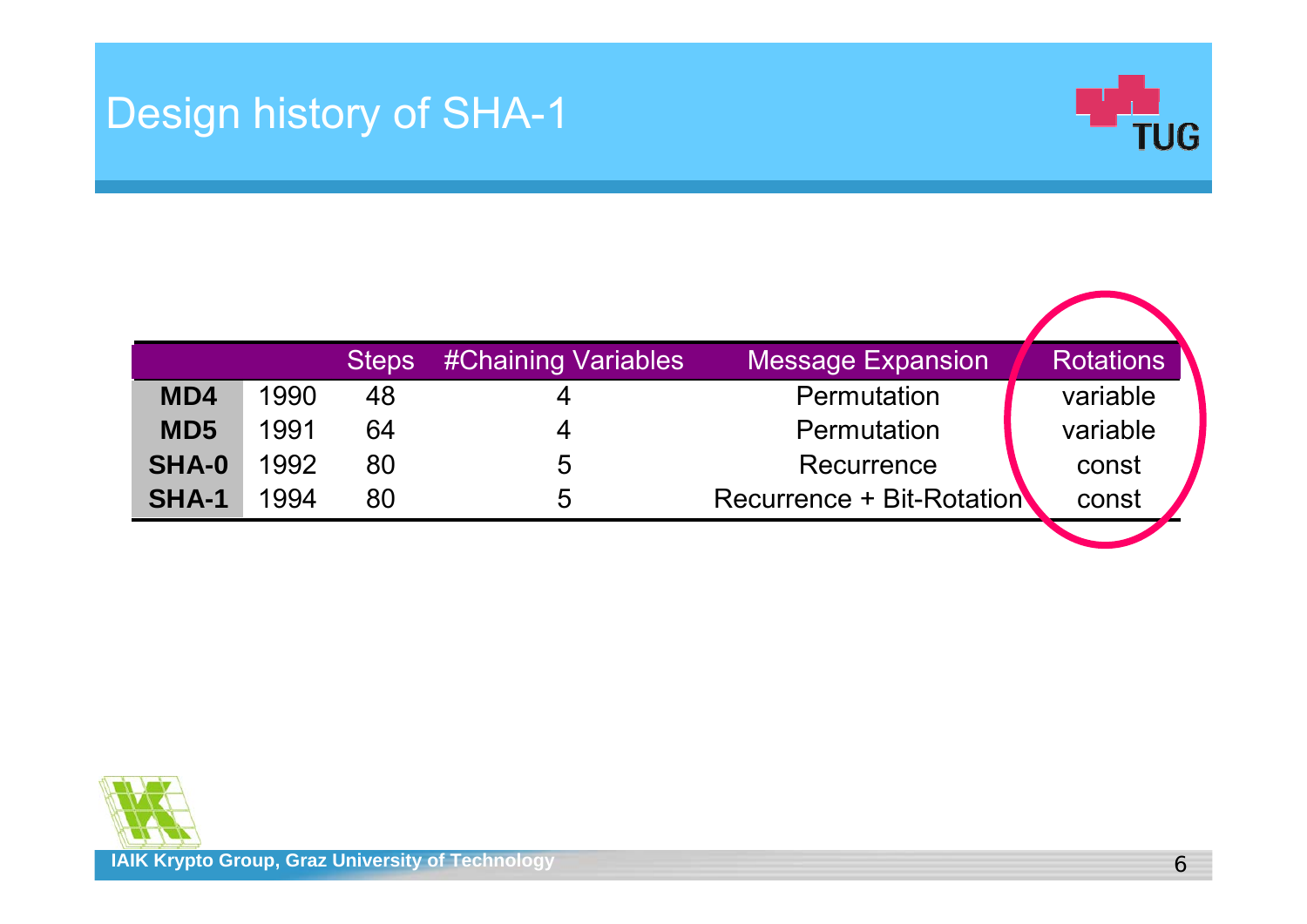

- Design history of SHA-1
- Review of basic design elements of SHA-1
	- Rotation in the Message Expansion
	- Recurrence-relation of the Message Expansion
	- Non-linear functions in the State Update
	- **Rotations in the State Update**
- Comparing variable and constant rotations
- Comparing constant rotations

# **-Conclusions**

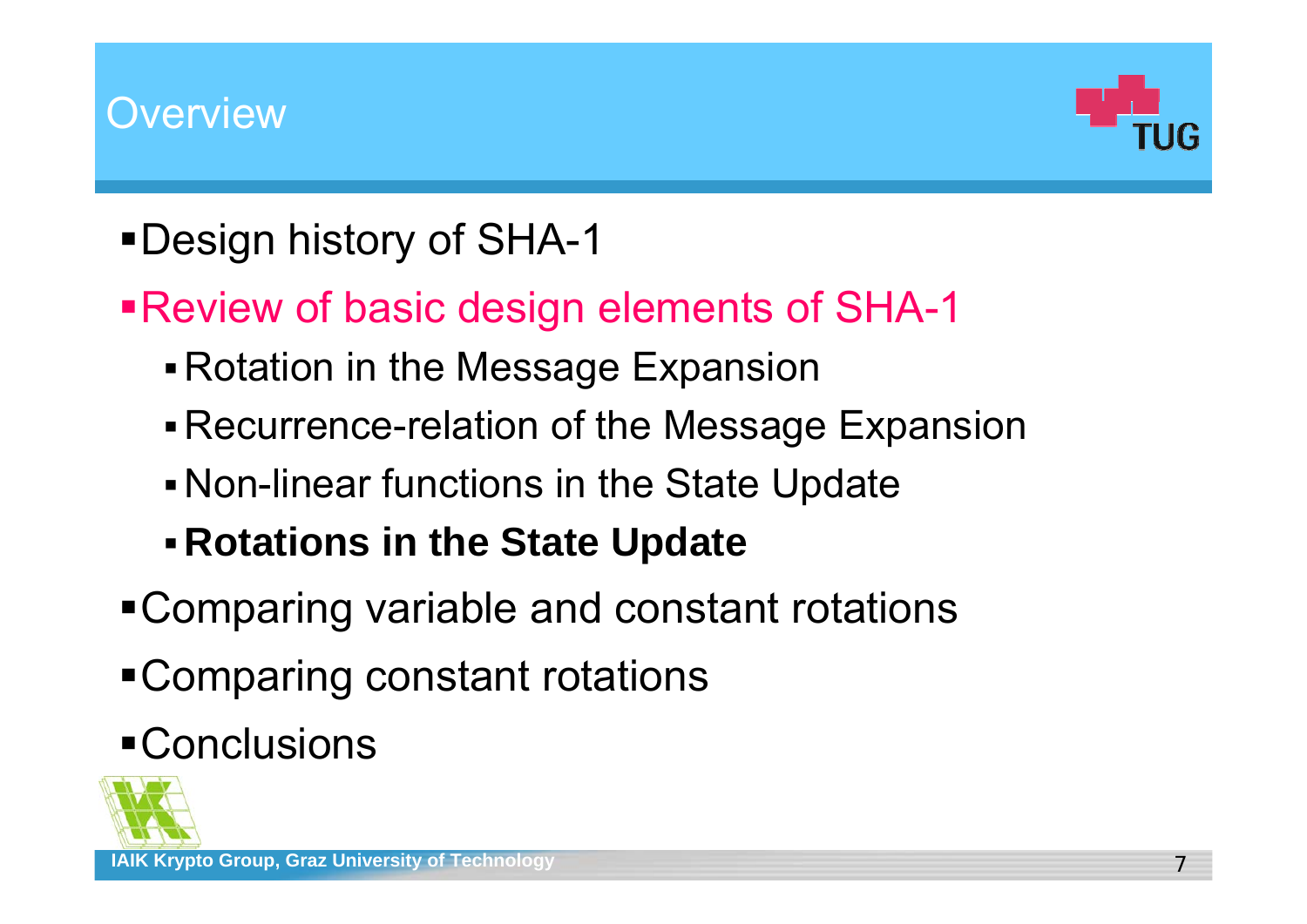## Outline of SHA-1 – Message Expansion





**IAIK Krypto Group, Graz University of Technology**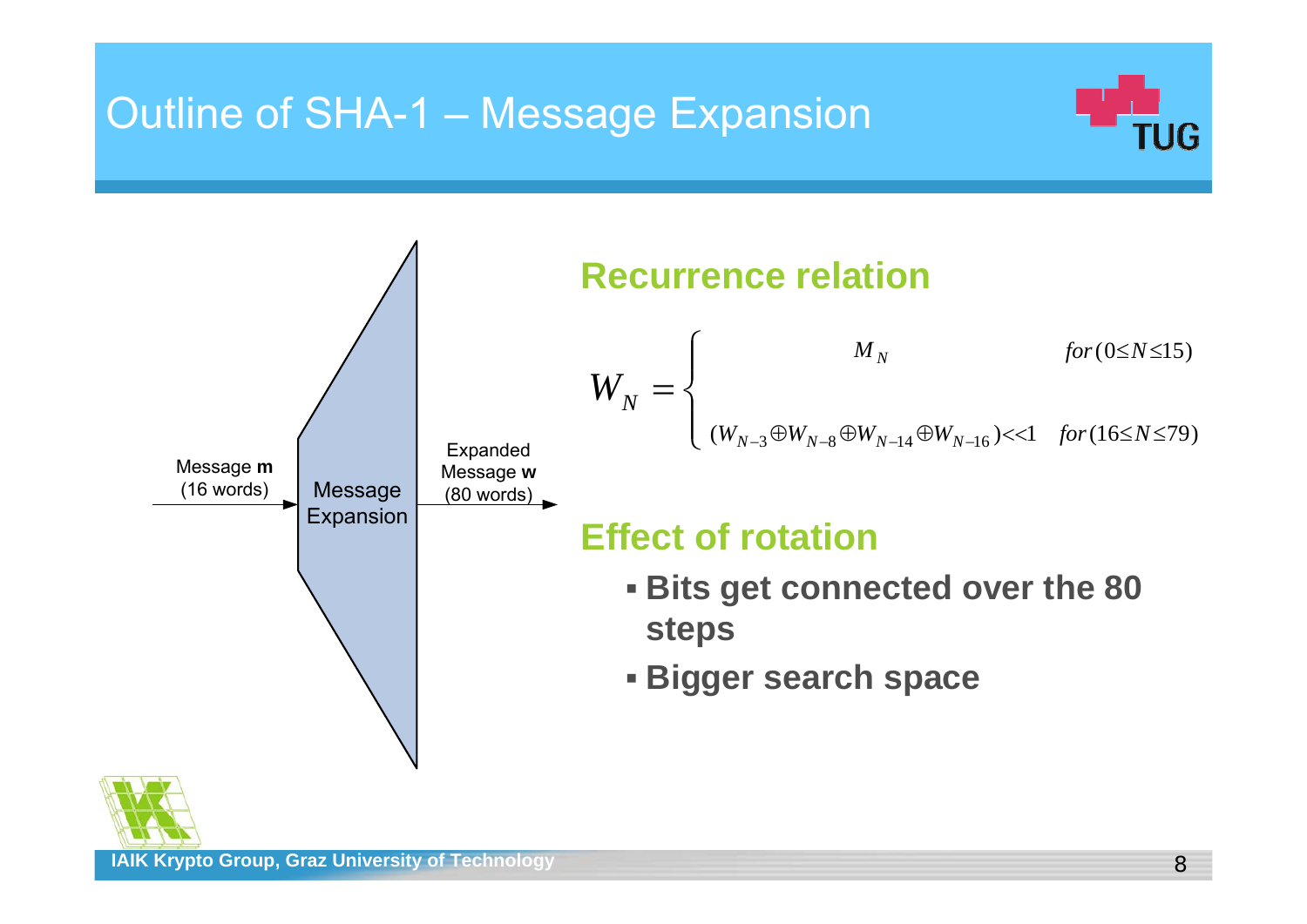## Diffusion Property of the SHA-0/1 Message **Expansion**



How does a change of one bit in the expanded message affect other bits?



## In the case of SHA-0, there is no such diffusion

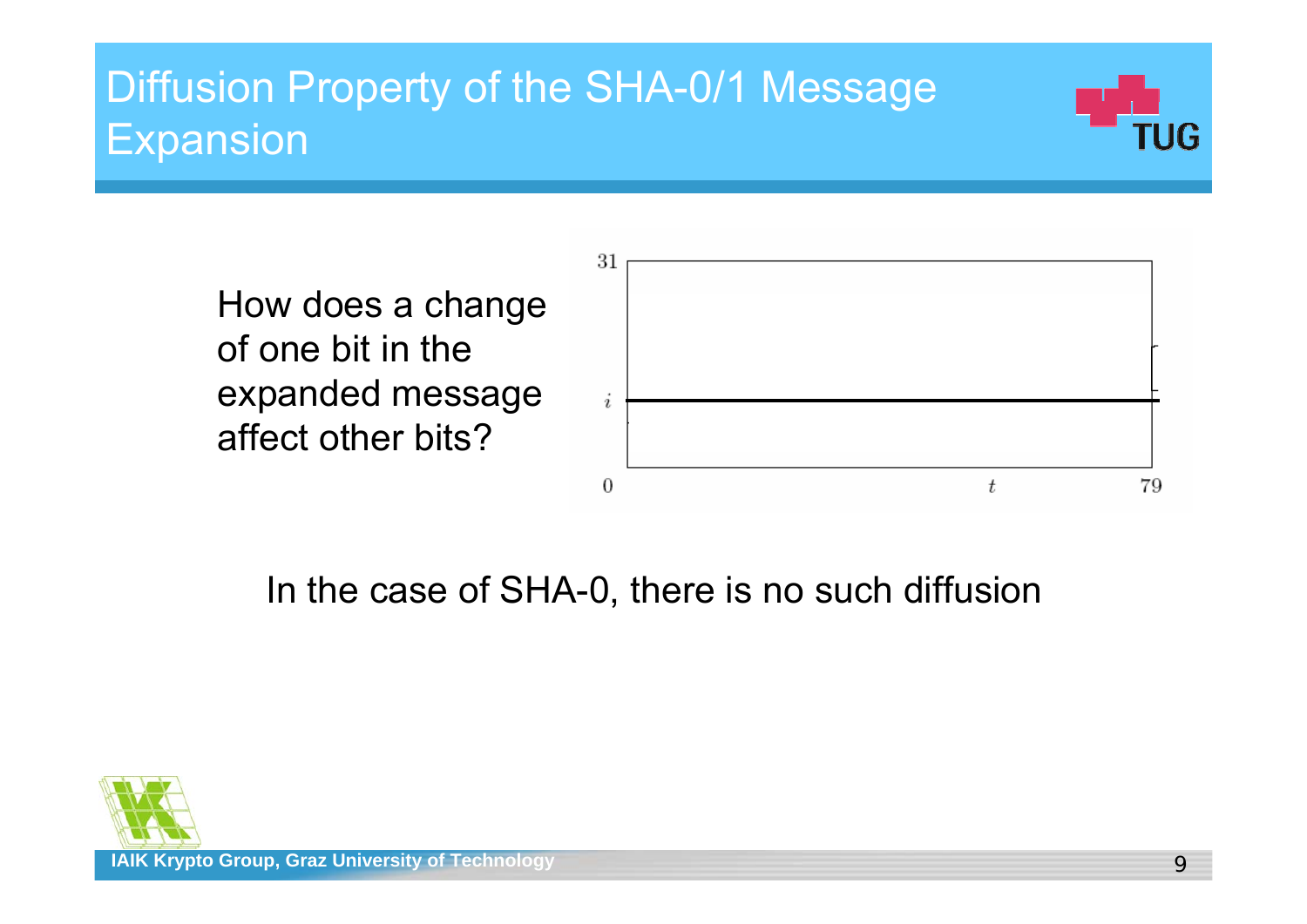### Outline of SHA – State Update



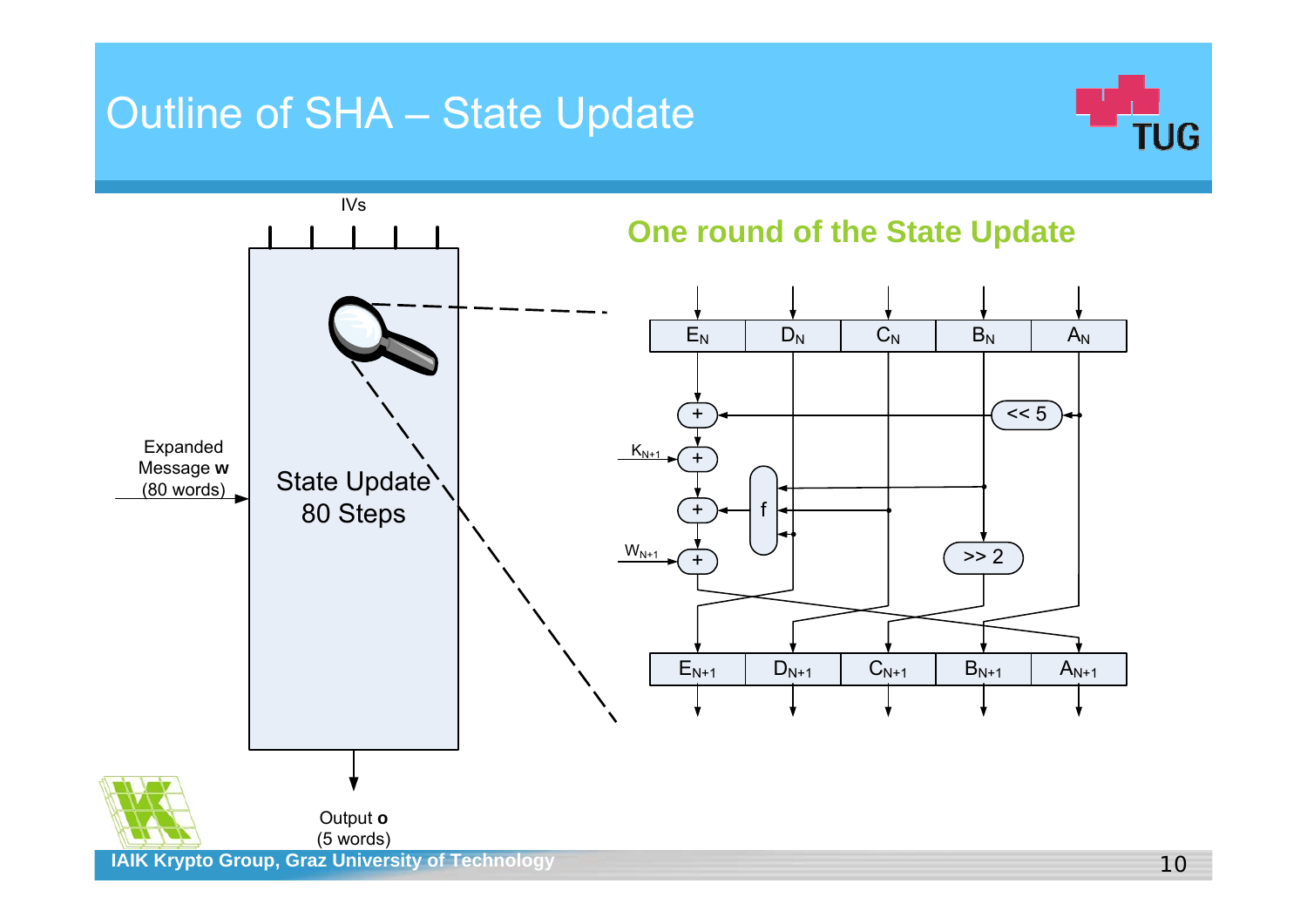## Non-linear functions in the State Update





| Step i   |             | <b>Function f(i)</b> |
|----------|-------------|----------------------|
|          | <b>Name</b> | <b>Definition</b>    |
| $0 - 19$ | IF          | $BC+(B)D$            |
| 20-39    | <b>XOR</b>  | $B+C+D$              |
| 40-59    | <b>MAJ</b>  | BC+BD+CD             |
| 60-79    | <b>XOR</b>  | $B + C + D$          |

Being 0-1 balanced is the only known design-criterion

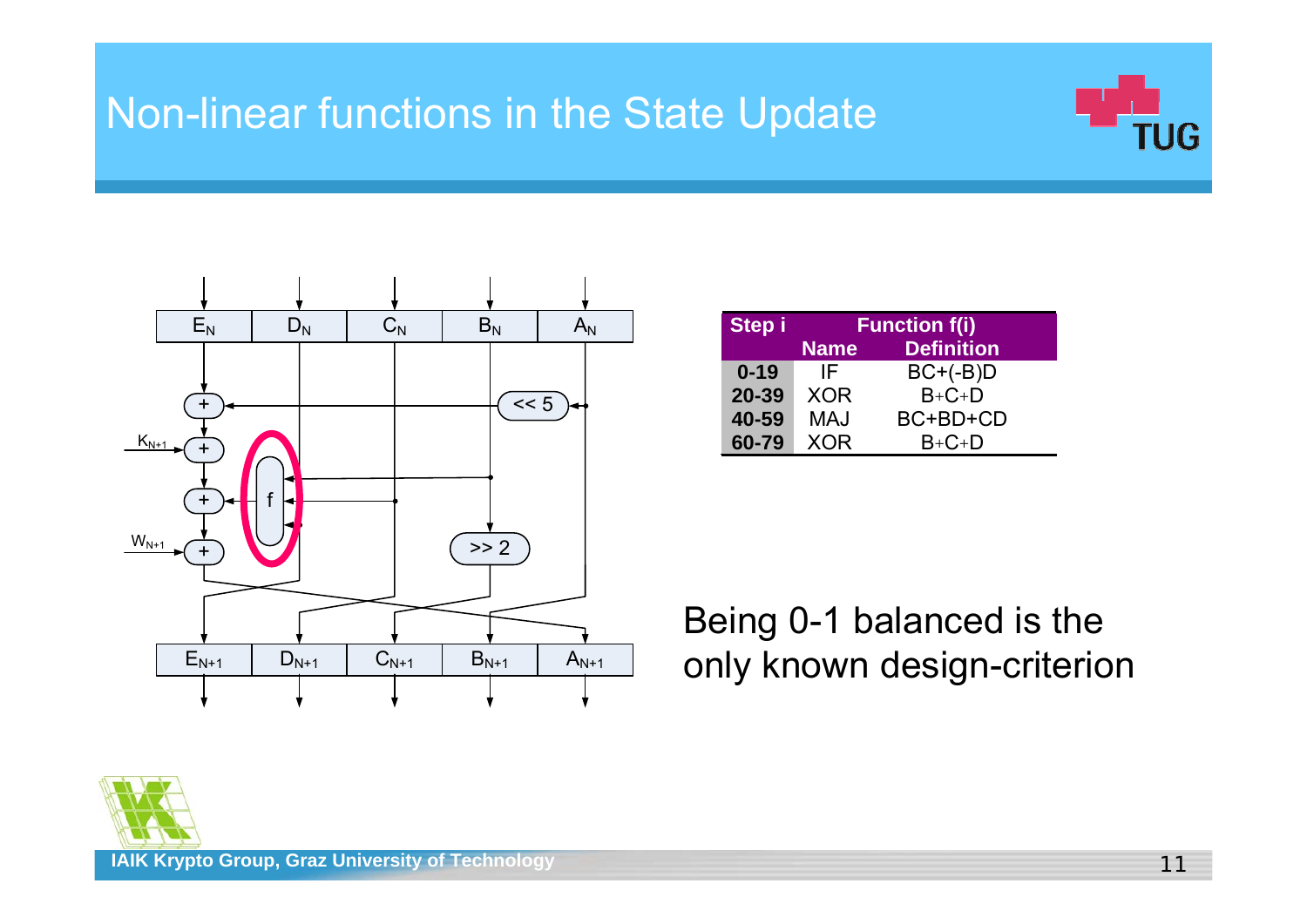## Rotations in the State Update





How are these values chosen?

 $\rightarrow$  Could be ad-hoc

 $\rightarrow$  They could be the result of an optimization process!

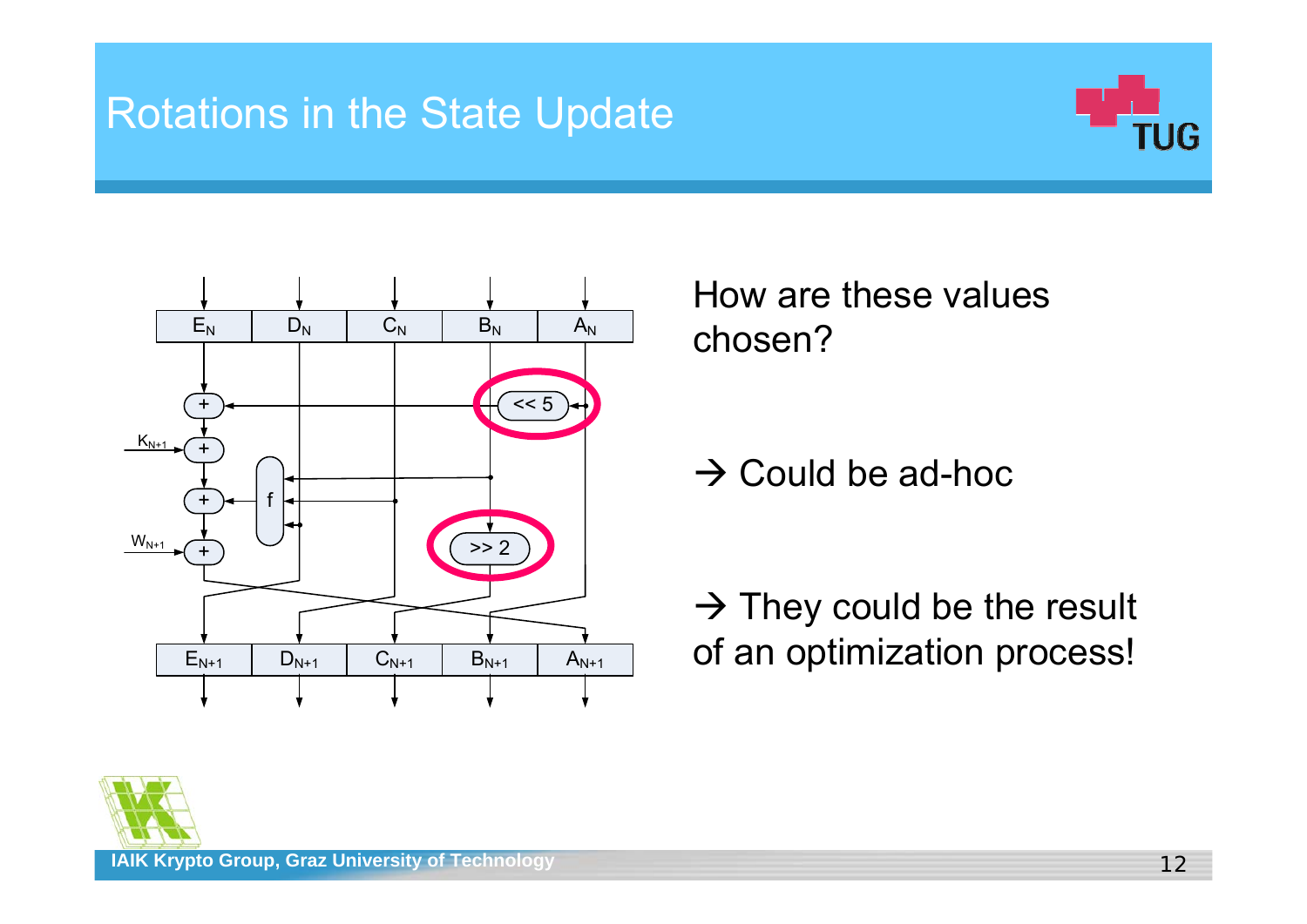

- Design history of SHA-1
- Review of basic design elements of SHA-1
	- Rotation in the Message Expansion
	- Recurrence-relation of the Message Expansion
	- Non-linear functions in the State Update
	- **Rotations in the State Update**
- Comparing variable and constant rotations
- Comparing constant rotations

# **-Conclusions**

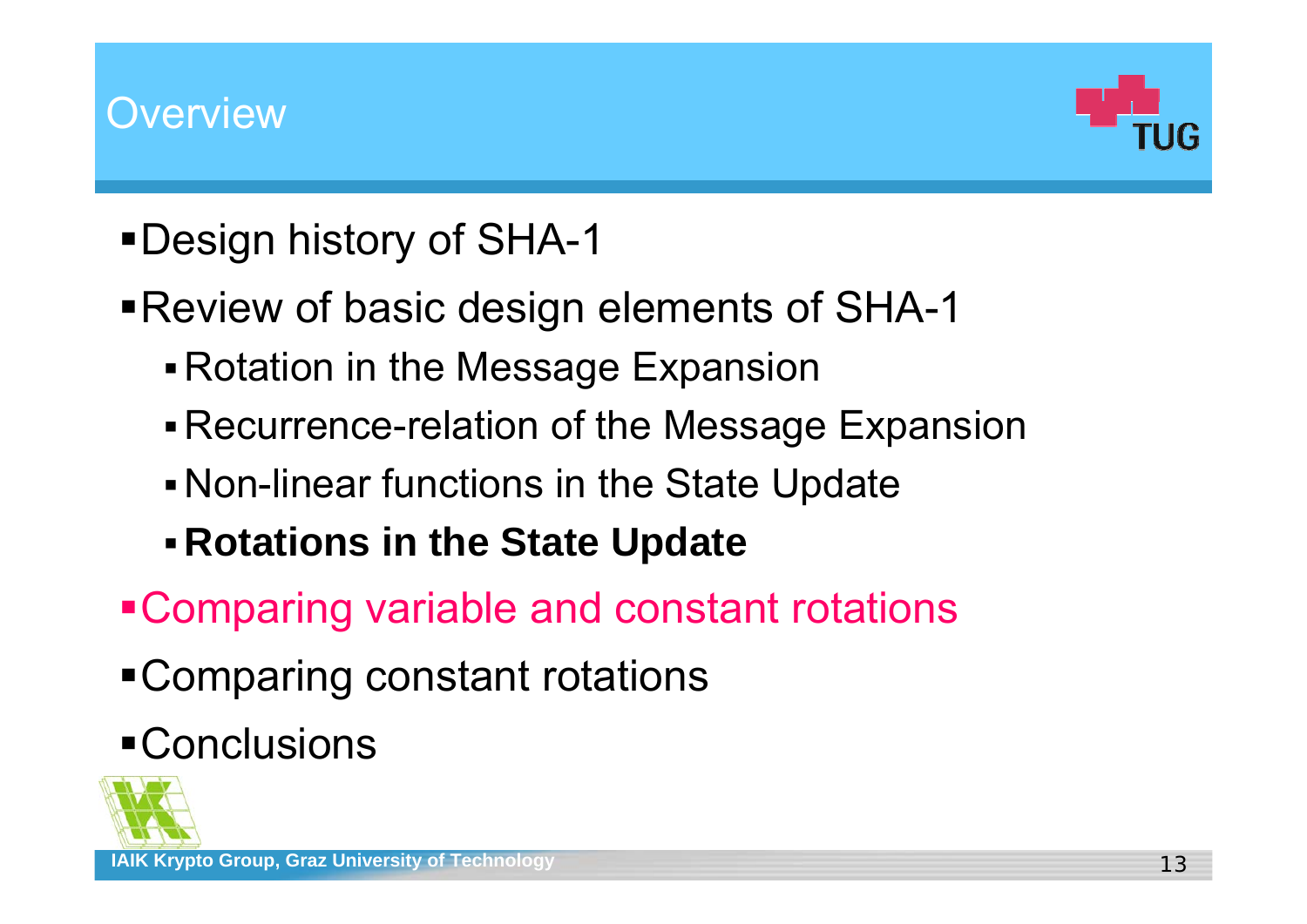## The working principle of a collision attack applied to SHA

- 1. A linear approximation for SHA is constructed.
- 2. (Near)Collisions for the linear approximation are determined.
- 3. A collision for the real SHA is searched among the collisions for the linear approximation.

**Linear Approximation**

**Input Differential**





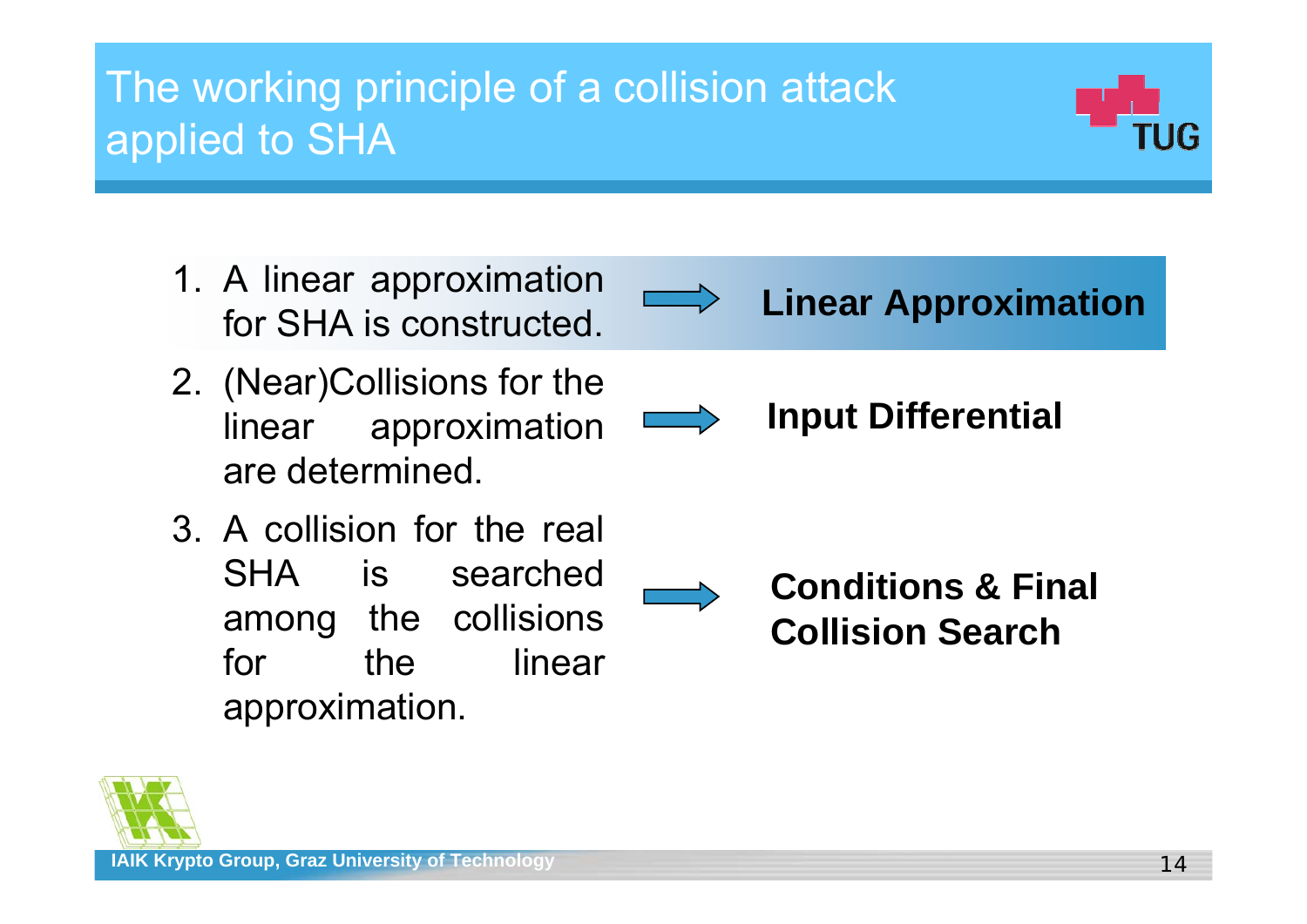## The working principle of a Collision Attack applied to SHA

- 1. A linear approximation for SHA is constructed.
- 2. (Near)Collisions for the linear approximation  $\implies$ are determined.
- 3. A collision for the real SHA is searched among the collisions for the linear approximation.

**Linear Approximation**

**Input Differential**

**Conditions & Final Collision Search**



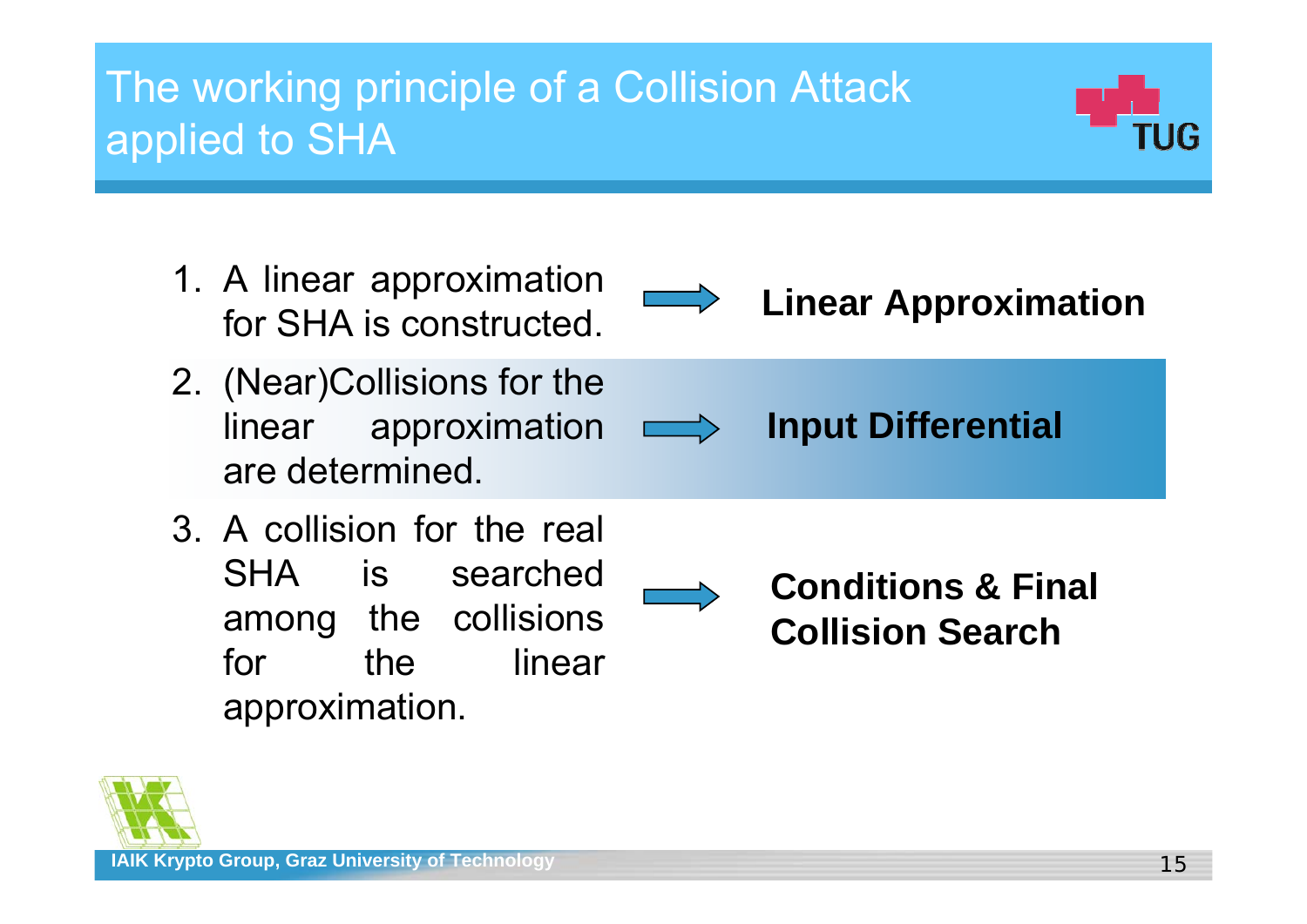## The working principle of a Collision Attack applied to SHA

- 1. A linear approximation for SHA is constructed.
- 2. (Near)Collisions for the linear approximation are determined.
- 3. A collision for the real SHA is searched among the collisions for the linear linear approximation.

**IAIK Krypto Group, Graz University of Technology 16 and 16 and 16 and 16 and 16 and 16 and 16 and 16 and 16 and 16 and 16 and 16 and 16 and 16 and 16 and 16 and 16 and 16 and 16 and 16 and 16 and 16 and 16 and 16 and 16 a** 



**Input Differential**

**Conditions & Final Collision Search**



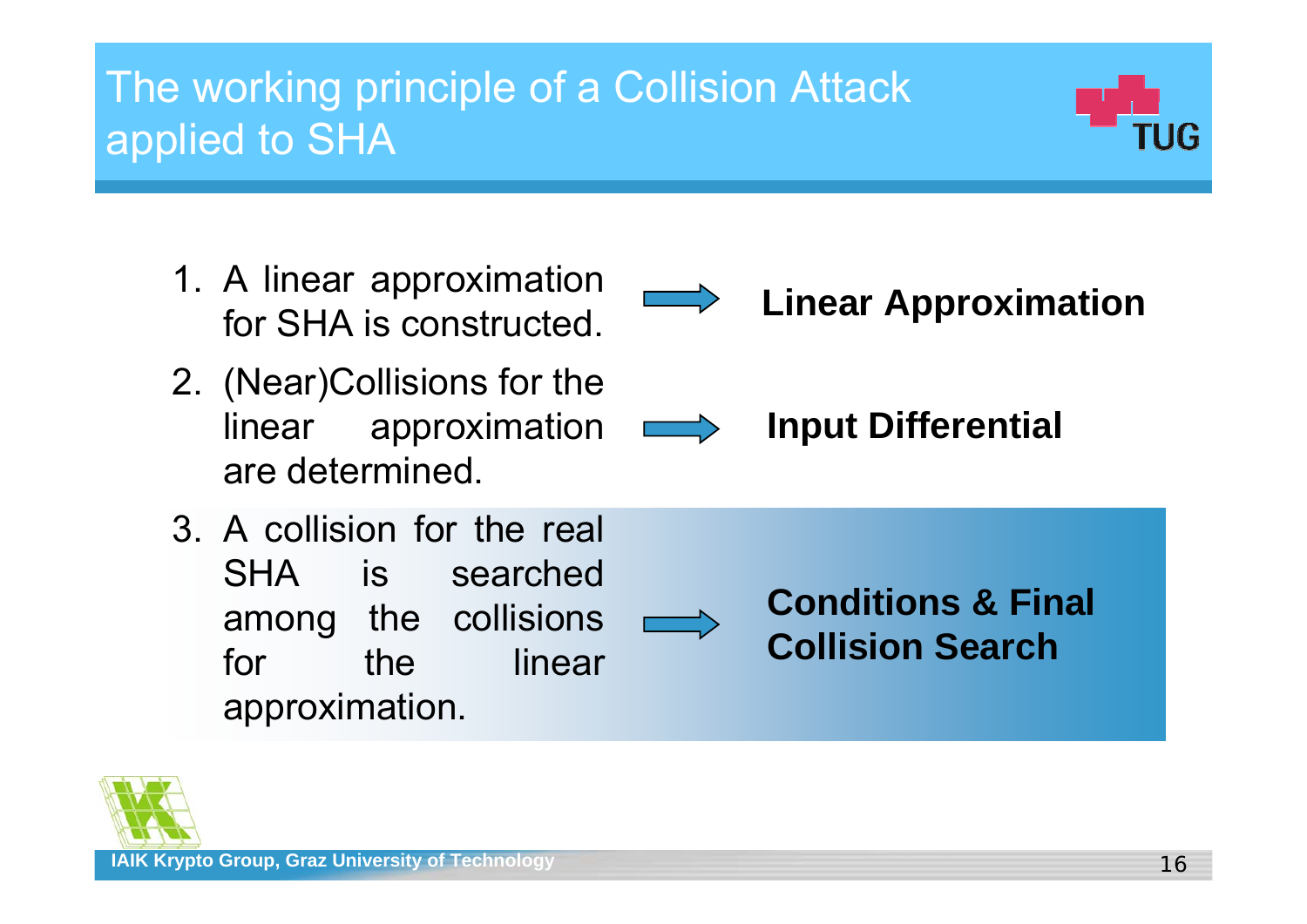## Method to assess attack complexity



- 1. A linear approximation for SHA is constructed.
- 2. (Near)Collisions for the linear approximation are determined.
- 3. A collision for the real SHA is searched among the collisions for the linear approximation.





**Input Differential**



**Conditions & Final Collision Search**

#### **Strong correlation** between

lowest weight of input difference(2) *and* #conditions(3)



#### **Hamming weight of input difference is enough for our purposes**

**IAIK Krypto Group, Graz University of Technology** 17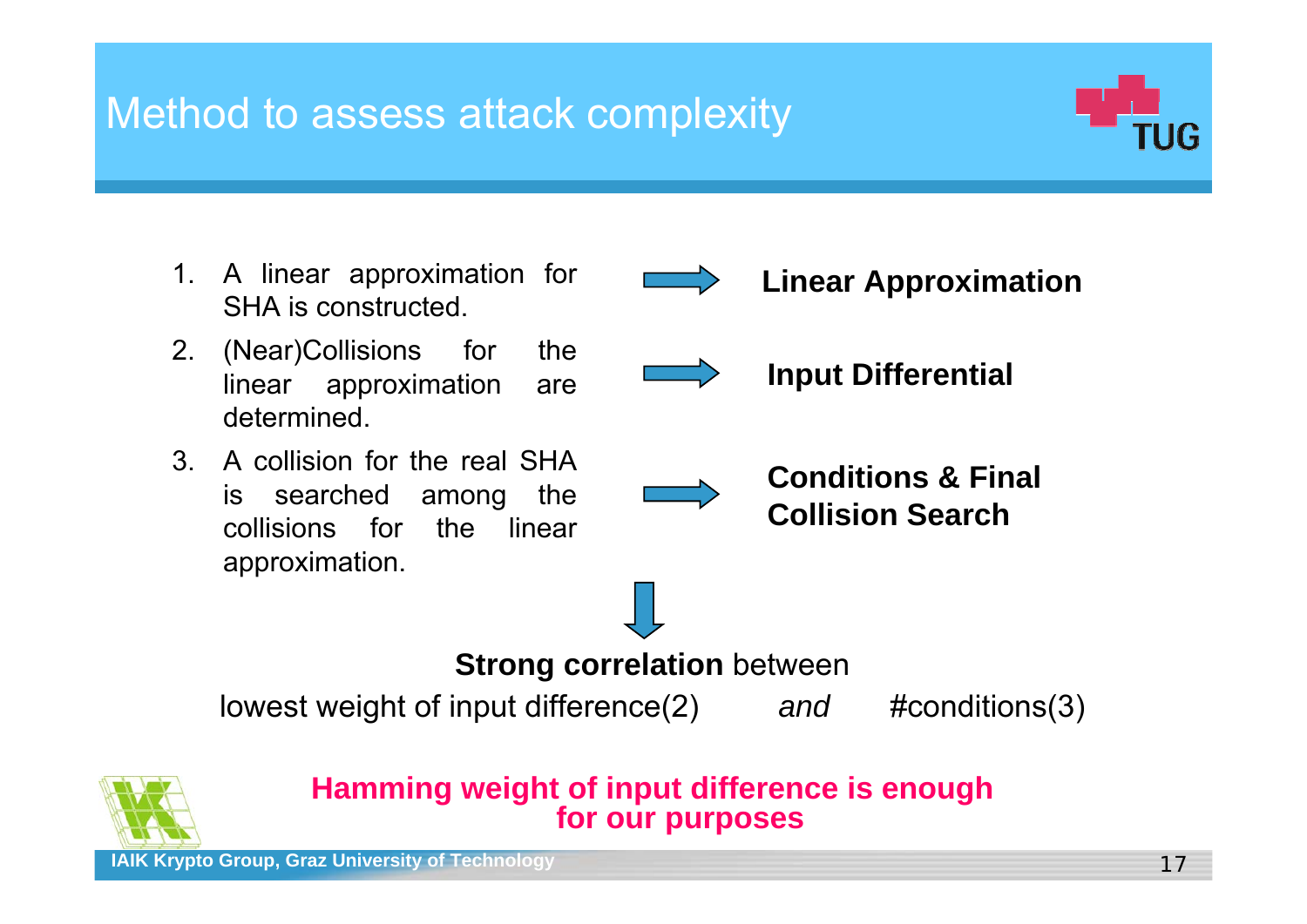#### Hamming weights for variants of SHA-1



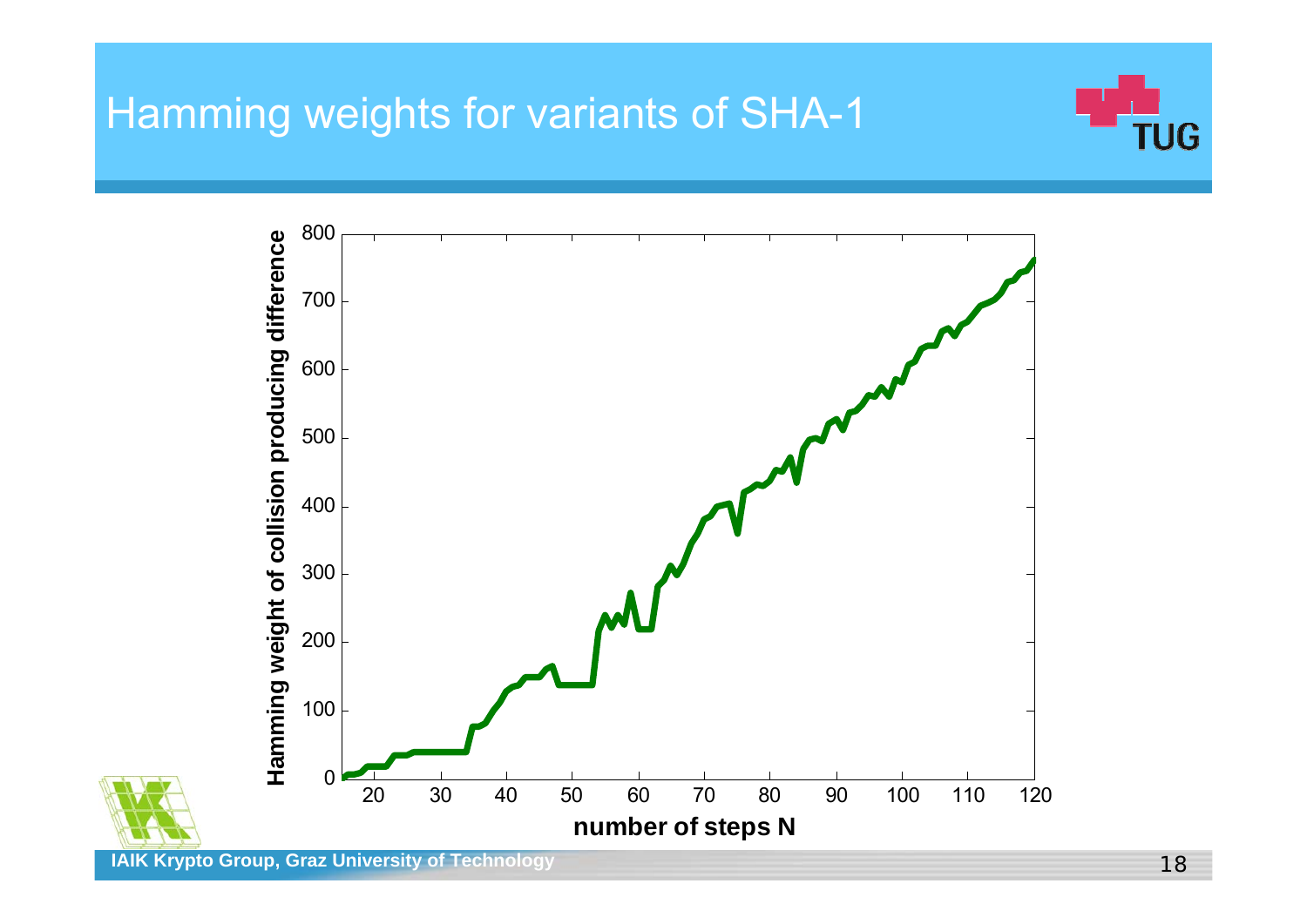## Comparison of constant and variable rotations





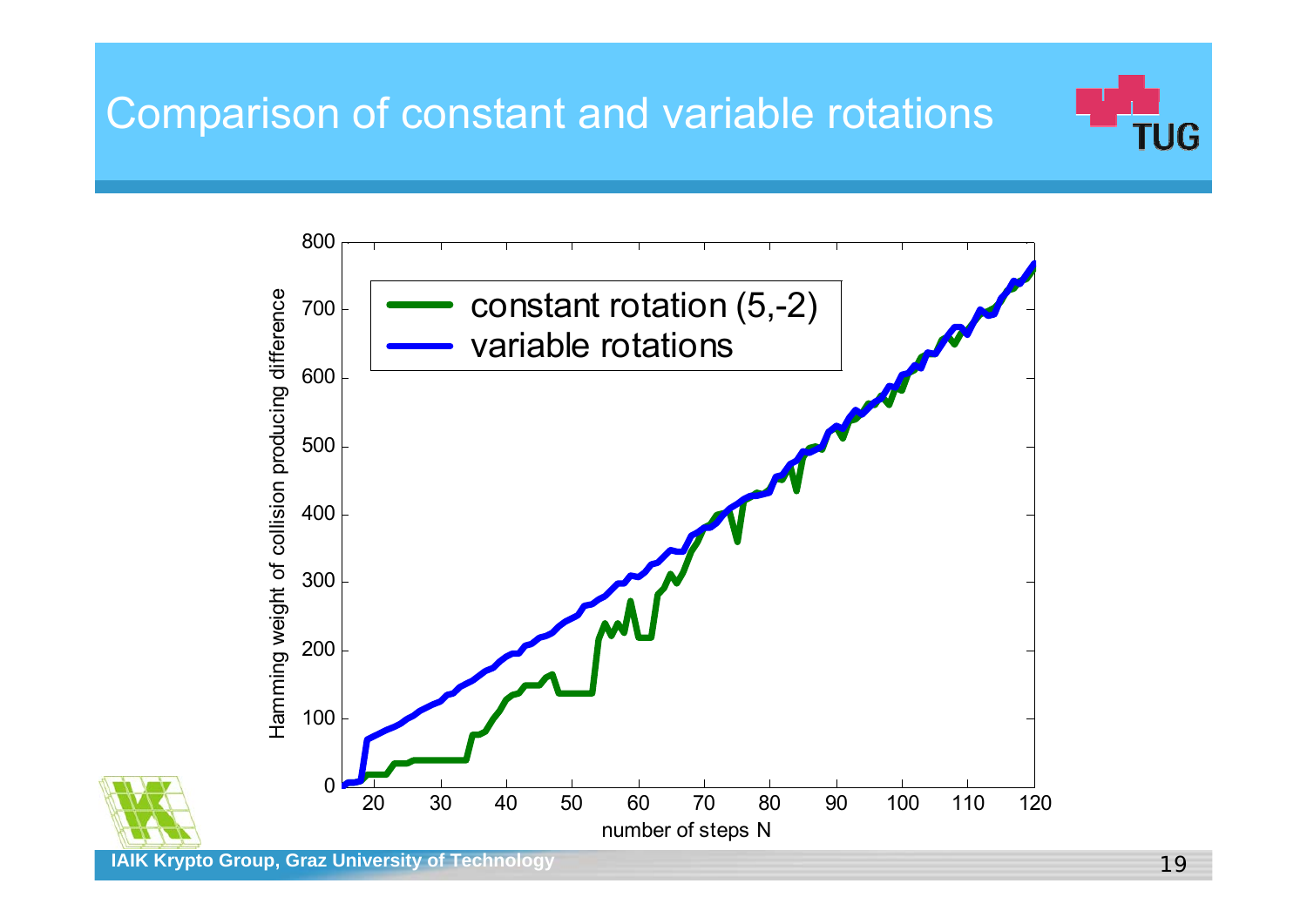

- Design history of SHA-1
- Review of basic design elements of SHA-1
	- Rotation in the Message Expansion
	- Recurrence-relation of the Message Expansion
	- Non-linear functions in the State Update
	- **Rotations in the State Update**
- Comparing variable and constant rotations
- Comparing constant rotations

# **-Conclusions**

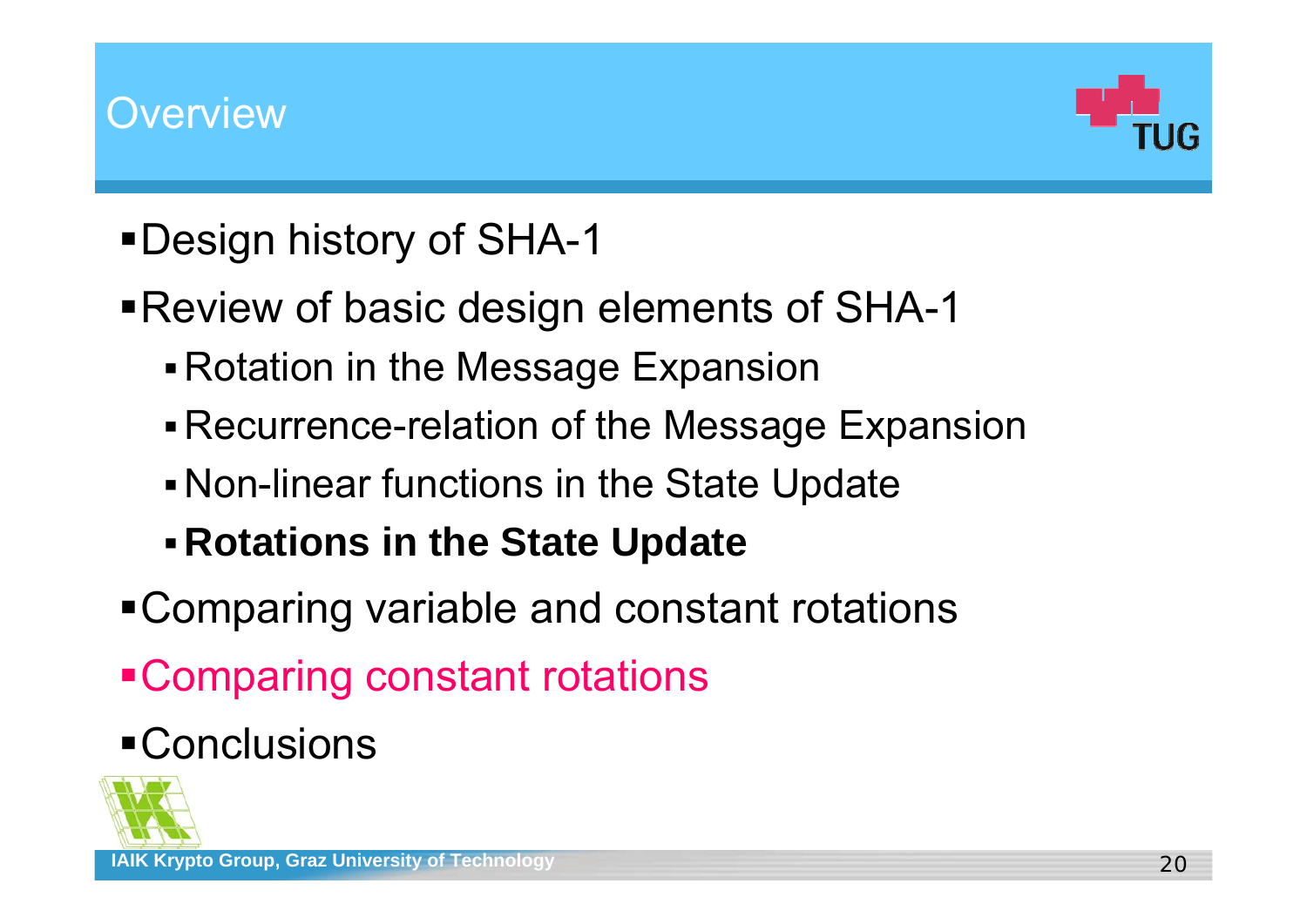

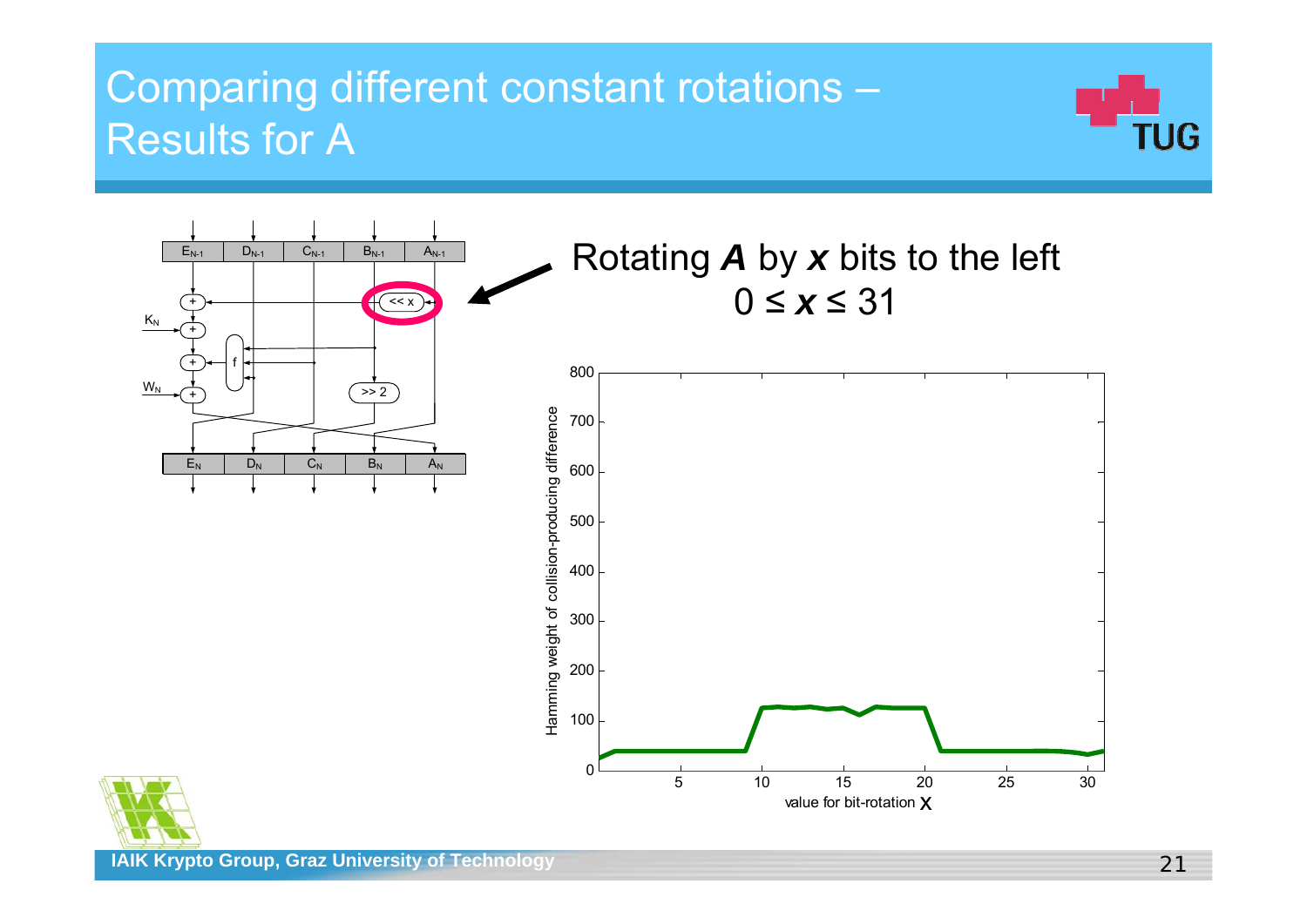



Rotating *A* by *x* bits to the left 0 ≤ x ≤ 31



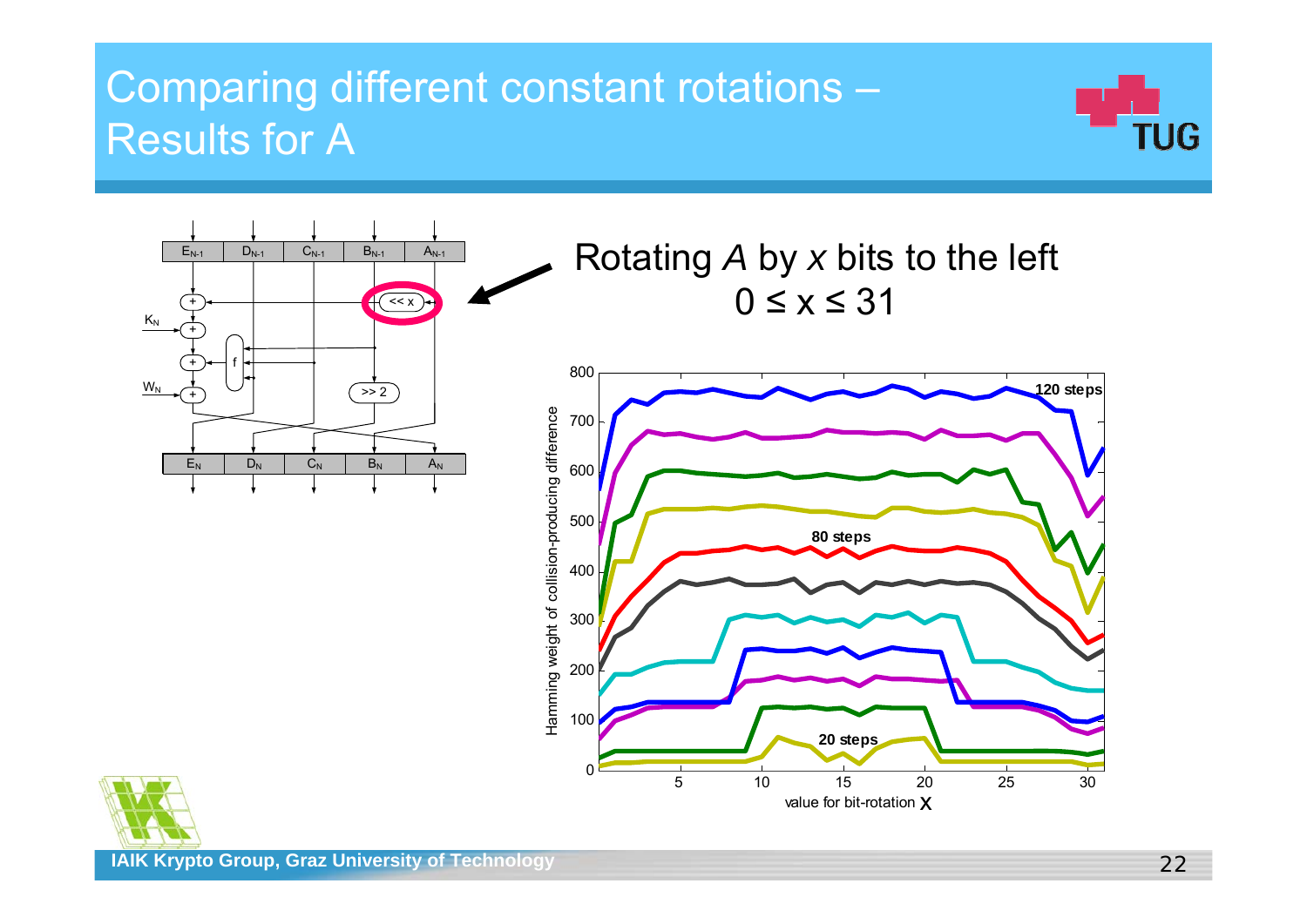



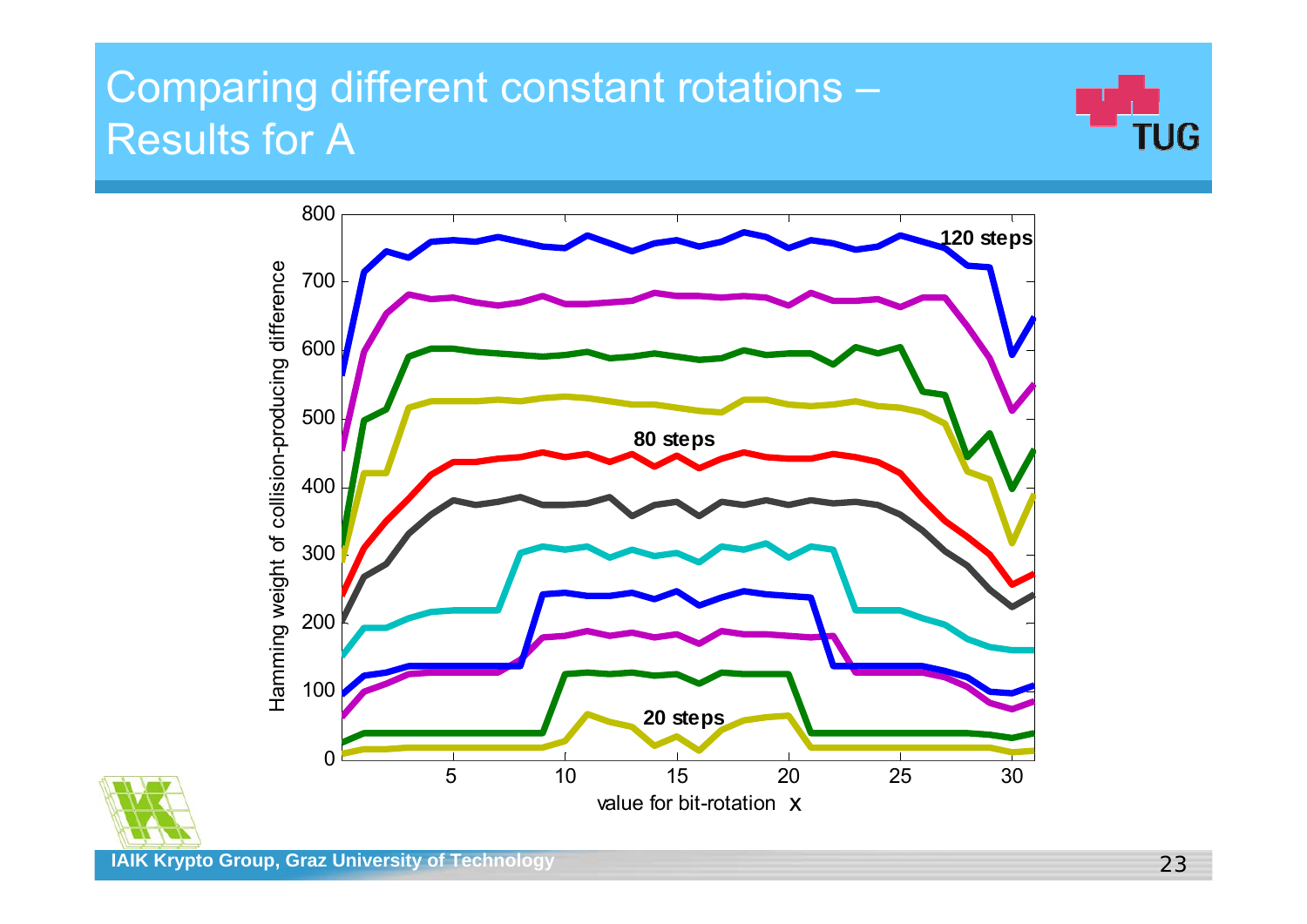



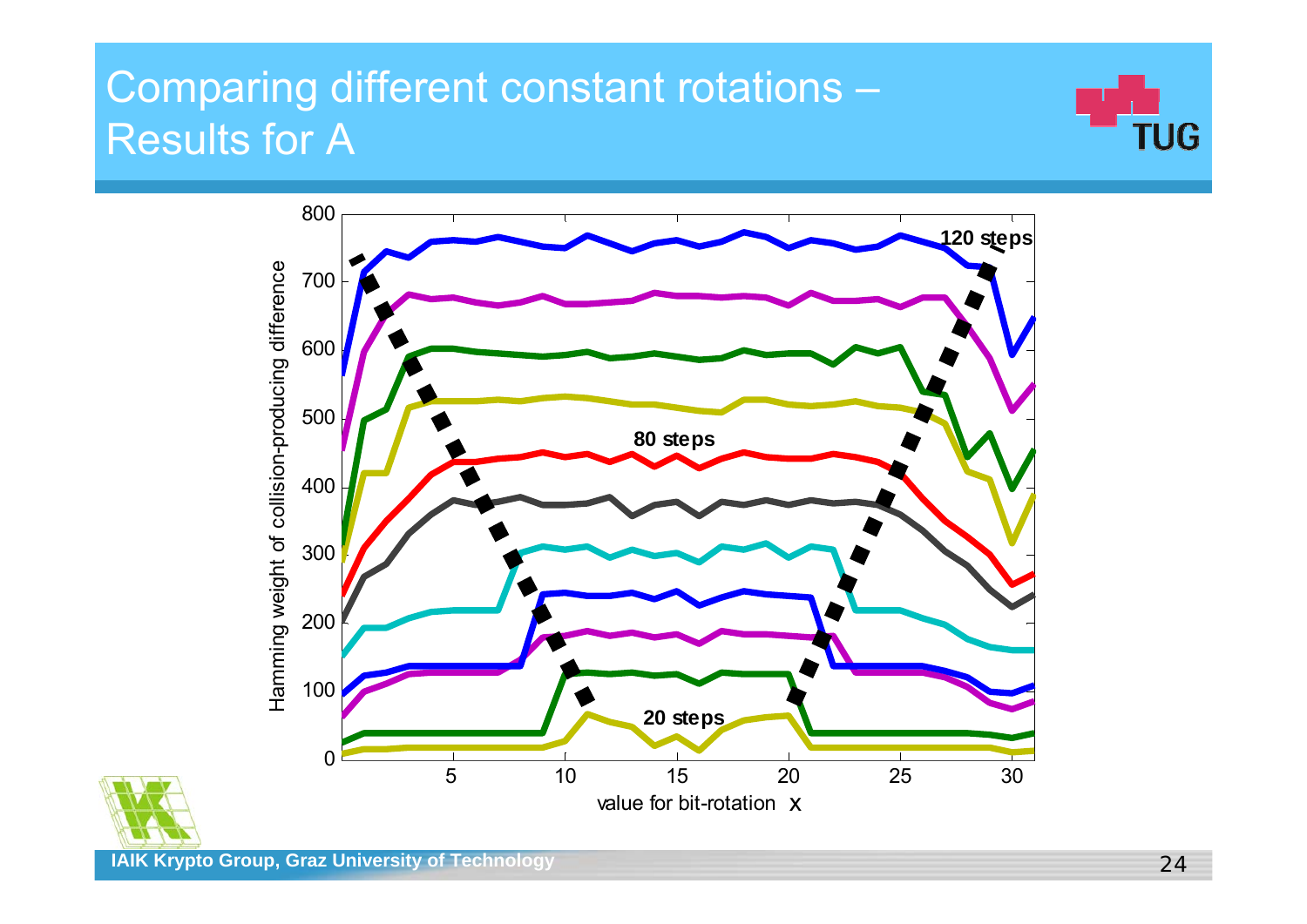



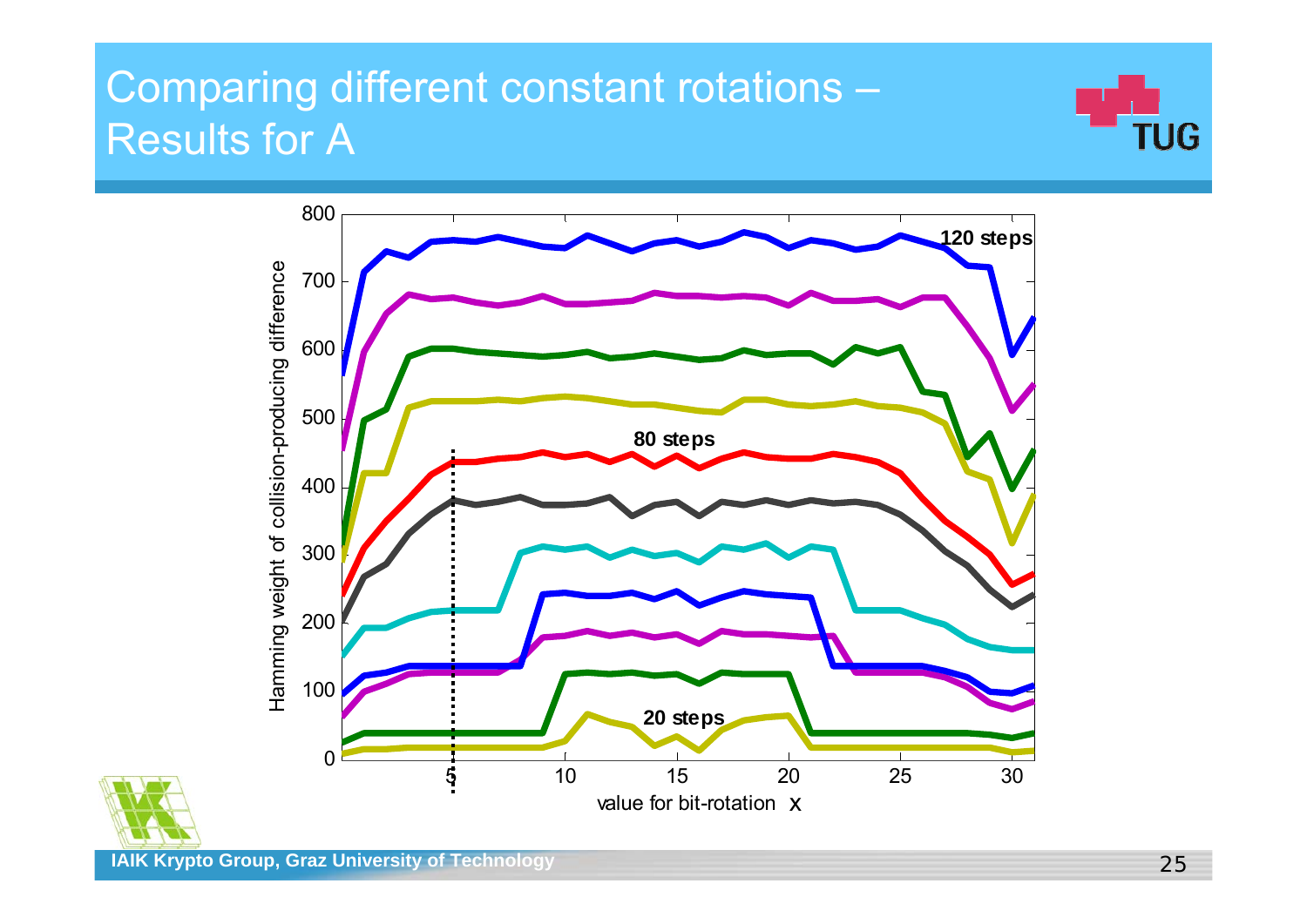



**IAIK Krypto Group, Graz University of Technology**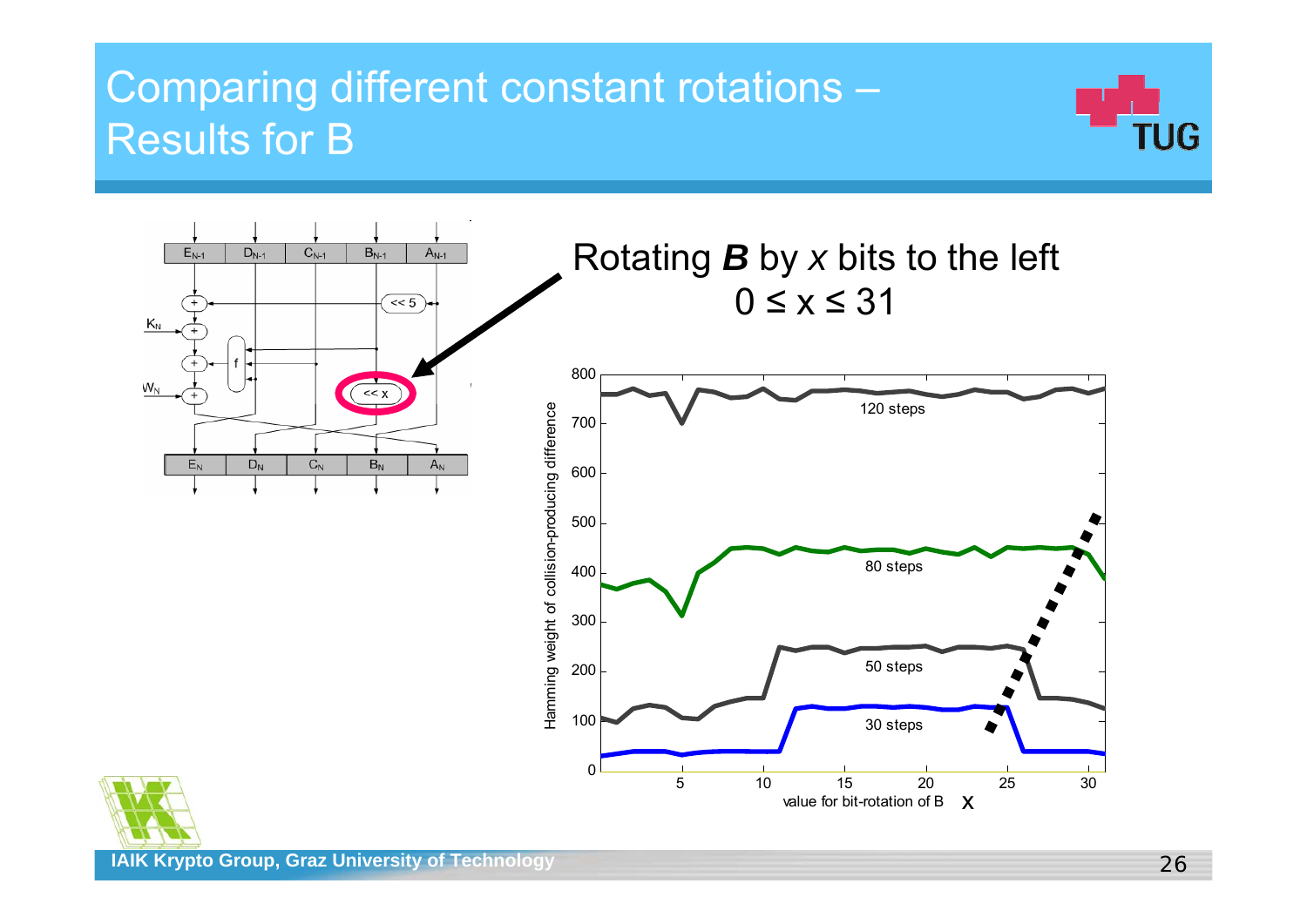

"*It's not only about security, it is also about performance* "

Consider platforms where constant-time shifter/rotators are not available.

e.g. i286, Pentium IV

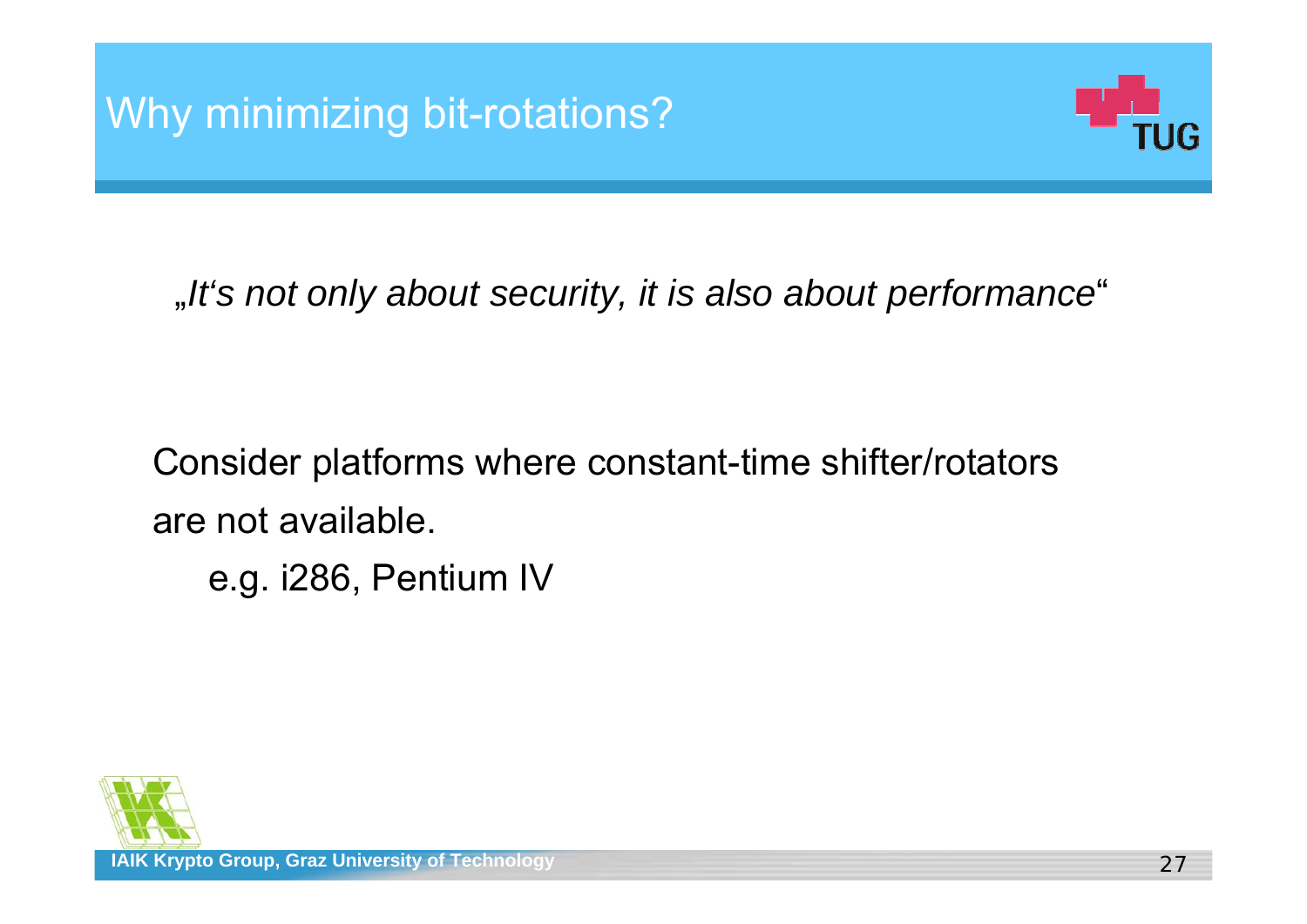#### Explanation does not hold for SHA-0





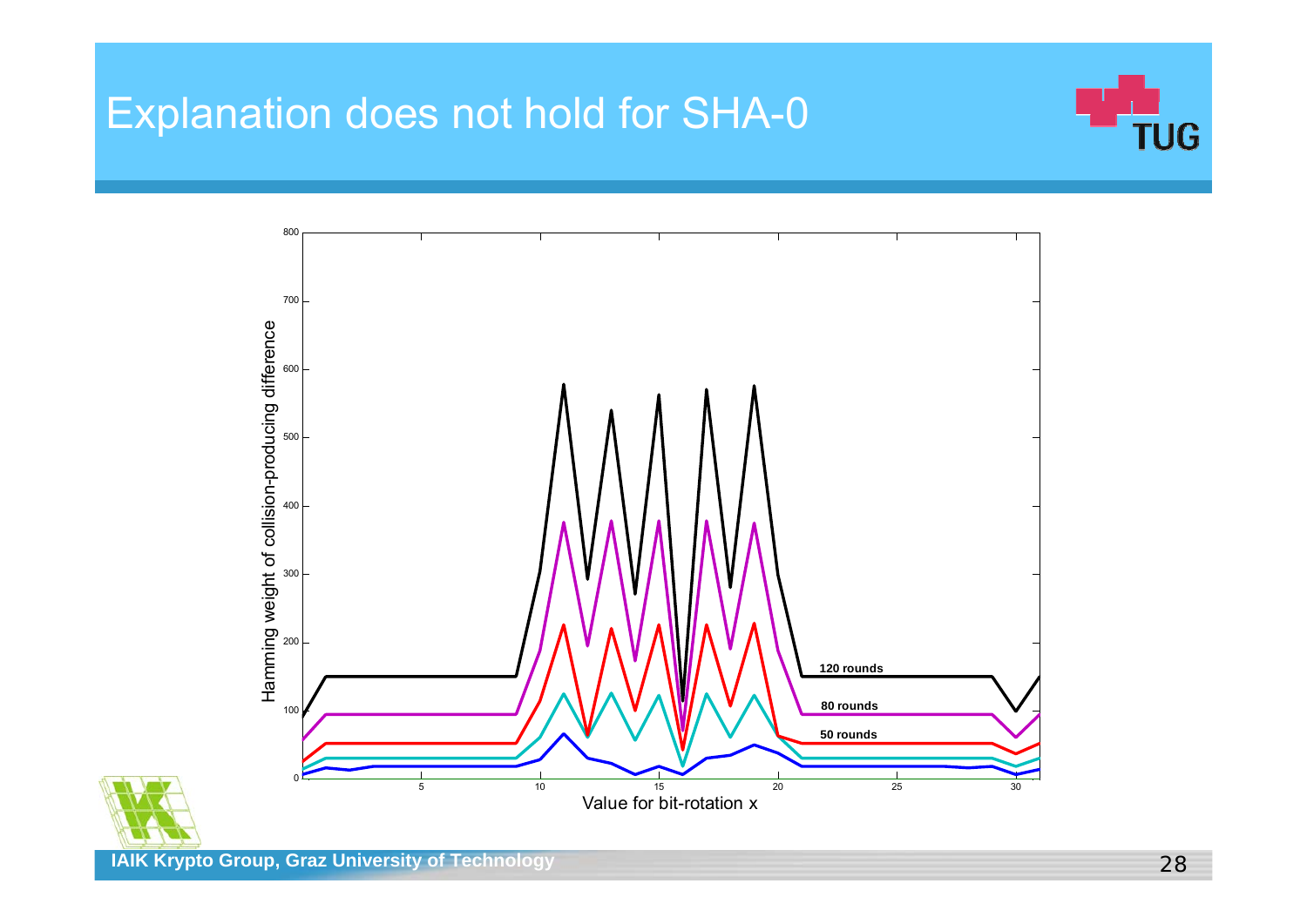

- Design history of SHA-1
- Review of basic design elements of SHA-1
	- Rotation in the Message Expansion
	- Recurrence-relation of the Message Expansion
	- Non-linear functions in the State Update
	- **Rotations in the State Update**
- Comparing variable and constant rotations
- Comparing different constant rotations

# **Conclusions**